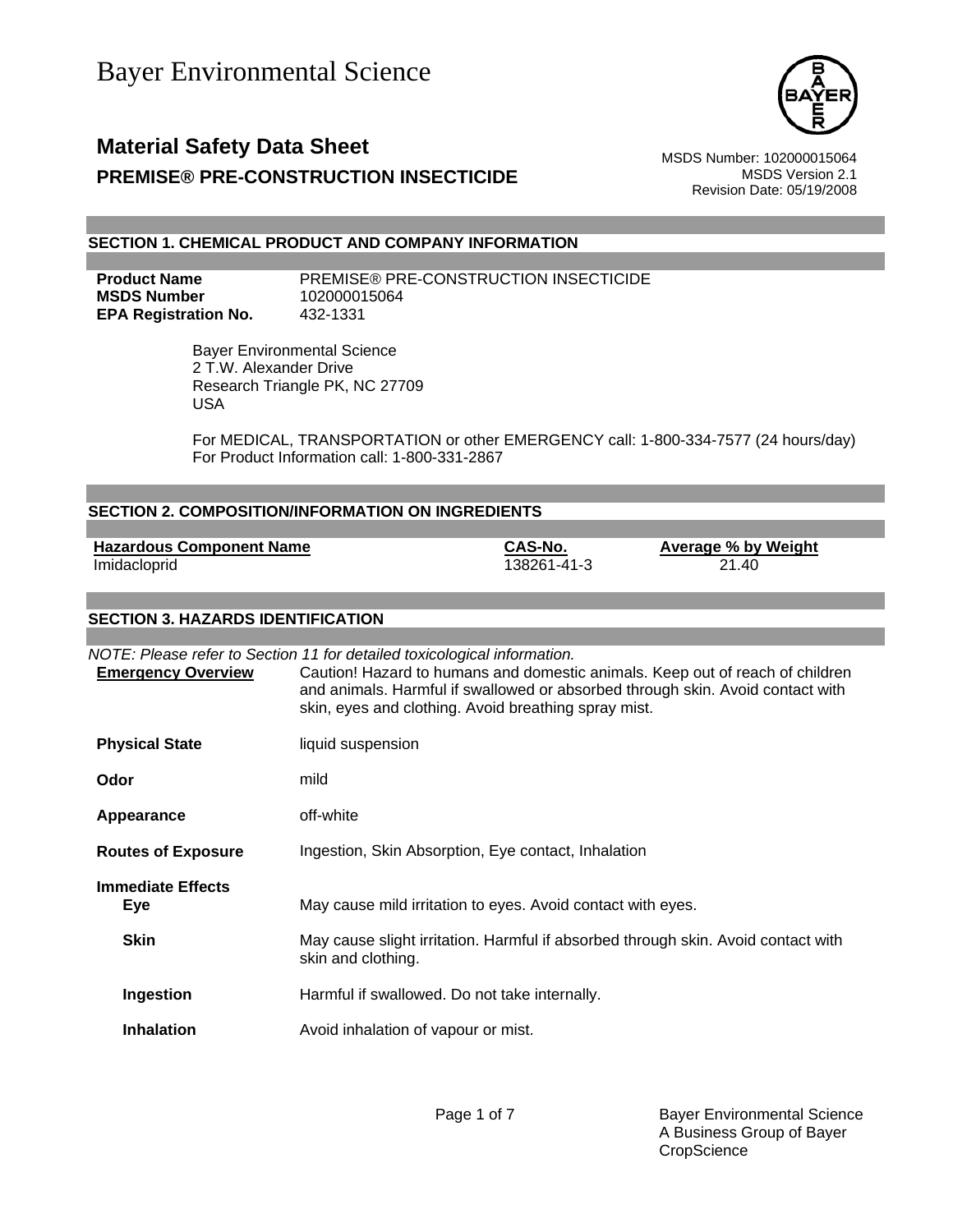

# **Material Safety Data Sheet**<br>**PREMISE® PRE-CONSTRUCTION INSECTICIDE** MSDS Number: 102000015064<br>MSDS Version 2.1 **PREMISE® PRE-CONSTRUCTION INSECTICIDE**

| <b>Chronic or Delayed</b><br>Long-Term          | This product or its components may have target organ effects. |
|-------------------------------------------------|---------------------------------------------------------------|
| <b>Potential Environmental</b><br><b>Effect</b> | Highly toxic to bees. Highly toxic to aquatic invertebrates.  |

## **SECTION 4. FIRST AID MEASURES**

| General                                | When possible, have the product container or label with you when calling a<br>poison control center or doctor or going for treatment.                                                                                                                                                                  |
|----------------------------------------|--------------------------------------------------------------------------------------------------------------------------------------------------------------------------------------------------------------------------------------------------------------------------------------------------------|
| Eye                                    | Hold eye open and rinse slowly and gently with water for 15-20 minutes.<br>Remove contact lenses, if present, after the first 5 minutes, then continue rinsing<br>eye. Call a physician or poison control center immediately.                                                                          |
| <b>Skin</b>                            | Take off contaminated clothing and shoes immediately. Wash off immediately<br>with plenty of water for at least 15 minutes. Call a physician or poison control<br>center immediately.                                                                                                                  |
| Ingestion                              | Call a physician or poison control center immediately. Rinse out mouth and give<br>water in small sips to drink. DO NOT induce vomiting unless directed to do so by<br>a physician or poison control center. Never give anything by mouth to an<br>unconscious person. Do not leave victim unattended. |
| <b>Inhalation</b>                      | Move to fresh air. If person is not breathing, call 911 or an ambulance, then give<br>artificial respiration, preferably mouth-to-mouth if possible. Call a physician or<br>poison control center immediately.                                                                                         |
| <b>Notes to Physician</b><br>Treatment | There is no specific antidote. Appropriate supportive and symptomatic treatment<br>as indicated by the patient's condition is recommended.                                                                                                                                                             |

| <b>SECTION 5. FIRE FIGHTING MEASURES</b>    |                                                                                                                                                                                                                                                                                   |  |
|---------------------------------------------|-----------------------------------------------------------------------------------------------------------------------------------------------------------------------------------------------------------------------------------------------------------------------------------|--|
|                                             |                                                                                                                                                                                                                                                                                   |  |
| <b>Flash point</b>                          | > 93 °C / > 199 °F                                                                                                                                                                                                                                                                |  |
| <b>Suitable Extinguishing</b><br>Media      | Water spray, Foam, Carbon dioxide (CO2), Dry chemical                                                                                                                                                                                                                             |  |
| <b>Fire Fighting</b><br><b>Instructions</b> | Keep out of smoke. Fight fire from upwind position. Cool closed containers/<br>tanks exposed to fire with water spray. Do not allow run-off from fire fighting to<br>enter drains or water courses.<br>Firefighters should wear NIOSH approved self-contained breathing apparatus |  |
|                                             | and full protective clothing.                                                                                                                                                                                                                                                     |  |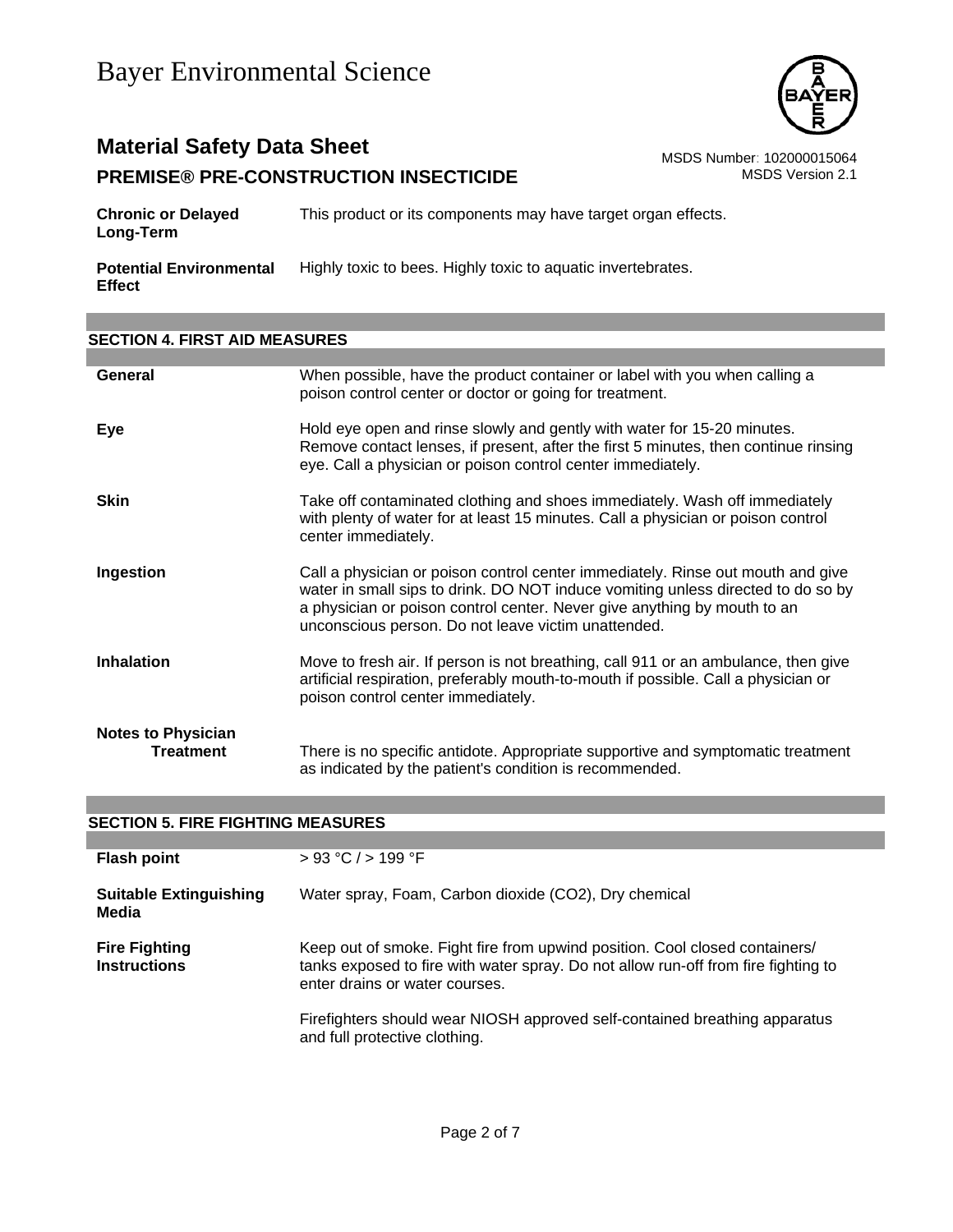

# **Material Safety Data Sheet**<br>PREMISE® PRE-CONSTRUCTION INSECTICIDE<br>MSDS Version 2.1 **PREMISE® PRE-CONSTRUCTION INSECTICIDE**

# **SECTION 6. ACCIDENTAL RELEASE MEASURES**

| <b>Personal Precautions</b>                   | Keep unauthorized people away. Isolate hazard area. Avoid contact with spilled<br>product or contaminated surfaces.                                                                                                                                                                   |
|-----------------------------------------------|---------------------------------------------------------------------------------------------------------------------------------------------------------------------------------------------------------------------------------------------------------------------------------------|
| <b>Methods for Cleaning Up</b>                | Soak up with inert absorbent material (e.g. sand, silica gel, acid binder, universal<br>binder). Collect and transfer the product into a properly labelled and tightly<br>closed container. Clean contaminated floors and objects thoroughly, observing<br>environmental regulations. |
| <b>Additional Advice</b>                      | Use personal protective equipment. Do not allow to enter soil, waterways or<br>waste water canal.                                                                                                                                                                                     |
| <b>SECTION 7. HANDLING AND STORAGE</b>        |                                                                                                                                                                                                                                                                                       |
|                                               |                                                                                                                                                                                                                                                                                       |
| <b>Handling Procedures</b>                    | Handle and open container in a manner as to prevent spillage. Maintain<br>exposure levels below the exposure limit through the use of general and local<br>exhaust ventilation.                                                                                                       |
| <b>Storing Procedures</b>                     | Store in a cool, dry place and in such a manner as to prevent cross<br>contamination with other pesticides, fertilizers, food, and feed. Store in original<br>container and out of the reach of children, preferably in a locked storage area.                                        |
| <b>Work/Hygienic</b><br><b>Procedures</b>     | Wash hands thoroughly with soap and water after handling and before eating,<br>drinking, chewing gum, using tobacco, using the toilet or applying cosmetics.                                                                                                                          |
|                                               | Remove Personal Protective Equipment (PPE) immediately after handling this<br>product. Before removing gloves clean them with soap and water. Remove<br>soiled clothing immediately and clean thoroughly before using again. Wash<br>thoroughly and put on clean clothing.            |
| <b>Min/Max Storage</b><br><b>Temperatures</b> | Recommended maximum transport/storage temperature: 38 °C / 100 °F<br>The 30-day storage temperature average must not exceed the recommended<br>maximum.                                                                                                                               |
|                                               |                                                                                                                                                                                                                                                                                       |
|                                               | <b>SECTION 8. EXPOSURE CONTROLS / PERSONAL PROTECTION</b>                                                                                                                                                                                                                             |
|                                               |                                                                                                                                                                                                                                                                                       |
| <b>General Protection</b>                     | Follow all label instructions. Train employees in safe use of the product.                                                                                                                                                                                                            |
|                                               | Follow manufacturer's instructions for eleganiza/mointaining DDE. If no queb                                                                                                                                                                                                          |

| Follow manufacturer's instructions for cleaning/maintaining PPE. If no such   |
|-------------------------------------------------------------------------------|
| instructions for washables, use detergent and warm/tepid water. Keep and wash |
| PPE separately from other laundry.                                            |
|                                                                               |

- **Eye/Face Protection** Tightly fitting safety goggles
- **Hand Protection** Chemical-resistant gloves (barrier laminate, butyl rubber, nitrile rubber or Viton)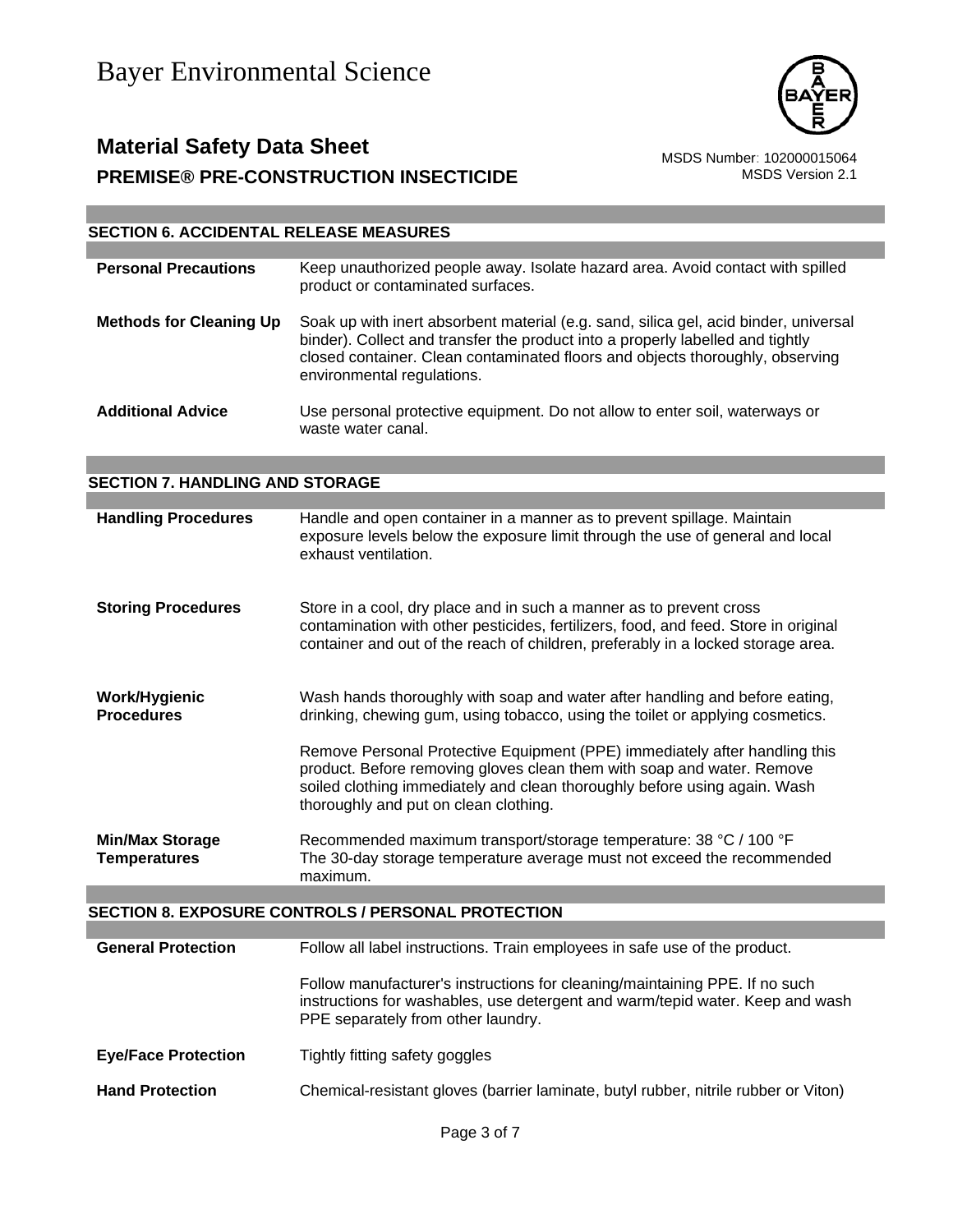

# **Material Safety Data Sheet** MSDS Number: 102000015064 **PREMISE® PRE-CONSTRUCTION INSECTICIDE** MSDS Version 2.1

Chemical resistant gloves made of waterproof material such as polyethylene or polyvinyl chloride

**Body Protection** Wear long-sleeved shirt and long pants and shoes plus socks.

**Respiratory Protection** When respirators are required, select NIOSH approved equipment based on actual or potential airborne concentrations and in accordance with the appropriate regulatory standards and/or industry recommendations.

## **Exposure Limits**

| 10 mg/m $3$         |
|---------------------|
|                     |
| $5 \text{ mg/m}$ 3  |
| $15 \text{ mg/m}$   |
| $5 \text{ mg/m}$ 3  |
| 10 $mg/m3$          |
| $50 \text{ ug/m}$ 3 |
| $5 \text{ ug/m}$ 3  |
|                     |

\*OES BCS: Internal Bayer CropScience "Occupational Exposure Standard"

# **SECTION 9. PHYSICAL AND CHEMICAL PROPERTIES**

| Appearance                      | off-white                                 |
|---------------------------------|-------------------------------------------|
| <b>Physical State</b>           | liquid suspension                         |
| Odor                            | mild                                      |
| рH                              | 7.5                                       |
| <b>Density</b>                  | 1.12 g/cm <sup>3</sup> at 20 $^{\circ}$ C |
| <b>Melting / Freezing Point</b> | $-6.7 °C / 19.9 °F$                       |
| <b>Water solubility</b>         | dispersible                               |
| Viscosity                       | 350 - 600 mPa.s                           |

# **SECTION 10. STABILITY AND REACTIVITY**

| <b>Hazardous</b>              | Thermal decomposition can lead to release of: |
|-------------------------------|-----------------------------------------------|
| <b>Decomposition Products</b> | Hydrogen chloride (HCI)                       |
|                               | Hydrogen cyanide (hydrocyanic acid)           |
|                               | Carbon dioxide (CO2)                          |
|                               | Carbon monoxide                               |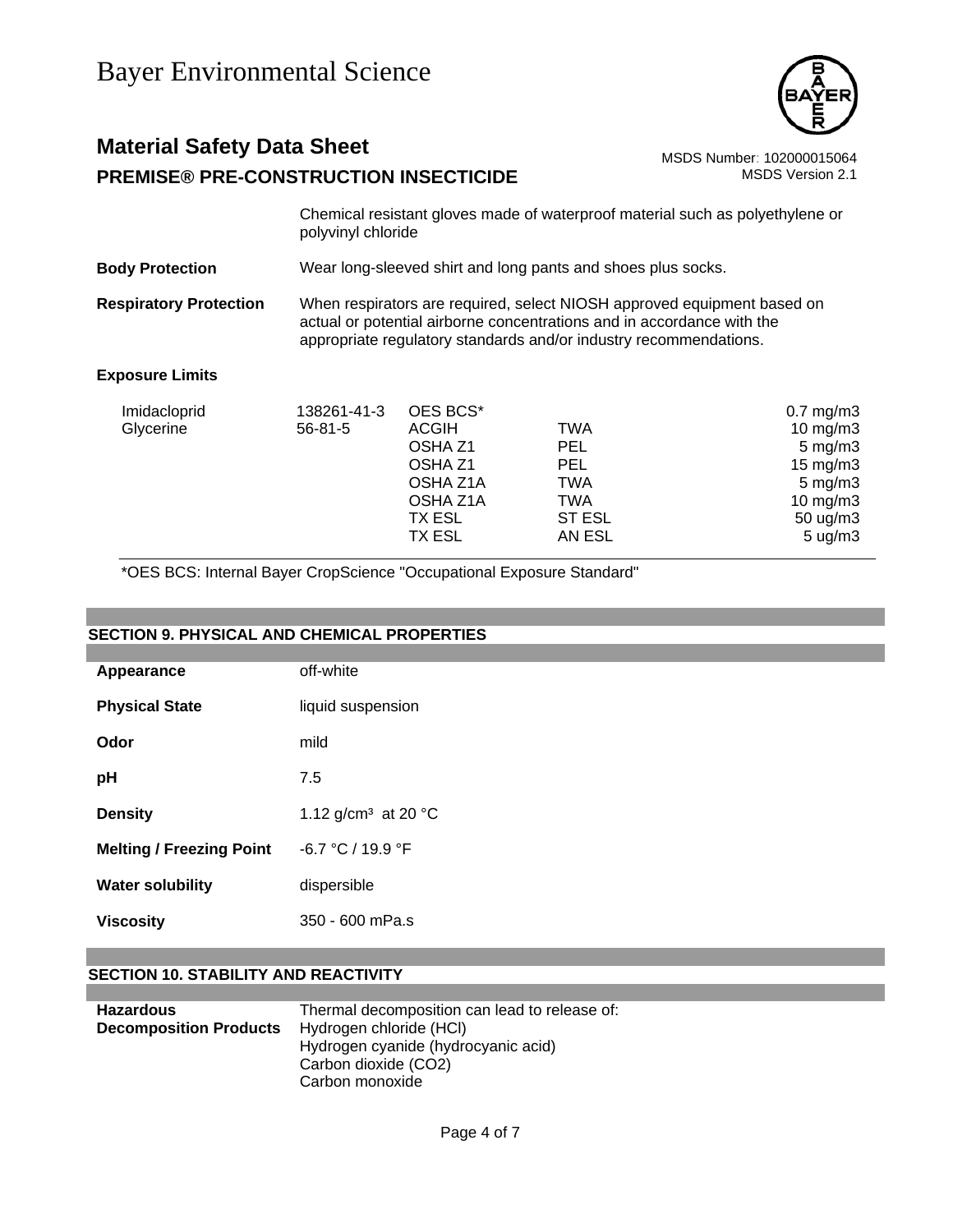

# **Material Safety Data Sheet** MSDS Number: 102000015064 **PREMISE® PRE-CONSTRUCTION INSECTICIDE** MSDS Version 2.1

Nitrogen oxides (NOx)

**Hazardous Reactions** Stable under recommended storage conditions.

## **SECTION 11. TOXICOLOGICAL INFORMATION**

Only acute toxicity studies have been conducted on this product as formulated. The non-acute information pertains to the active ingredient, imidacloprid.

| <b>Acute Oral Toxicity</b>       | male rat: $LD50: > 4,870$ mg/kg                                                                                                                                |
|----------------------------------|----------------------------------------------------------------------------------------------------------------------------------------------------------------|
|                                  | female rat: LD50: 4,143 mg/kg                                                                                                                                  |
| <b>Acute Dermal Toxicity</b>     | male/female combined rabbit: $LD50: > 2,000$ mg/kg                                                                                                             |
| <b>Acute Inhalation Toxicity</b> | male/female combined rat: $LCS0:$ > 5.33 mg/l<br>Exposure time: 4 h<br>Determined in the form of liquid aerosol.<br>(actual)                                   |
|                                  | male/female combined rat: $LCS0:$ > 20 mg/l<br>Exposure time: 1 h<br>Determined in the form of liquid aerosol.<br>Extrapolated from the 4 hr LC50.<br>(actual) |
| <b>Skin Irritation</b>           | rabbit: No skin irritation.                                                                                                                                    |
| <b>Eye Irritation</b>            | rabbit: Minimally irritating.                                                                                                                                  |
| <b>Sensitization</b>             | guinea pig: Non-sensitizing.                                                                                                                                   |
| <b>Chronic Toxicity</b>          | Imidacloprid caused thyroid and/or liver effects in chronic dietary studies in rats<br>and dogs.                                                               |

#### **Assessment Carcinogenicity**

Imidacloprid was not carcinogenic in studies in rats and mice.

**ACGIH** None. **NTP** None. **IARC** None. **OSHA** None.

**Reproductive & Developmental Toxicity** REPRODUCTION: Imidacloprid was not a reproductive toxicant in a multigeneration study in rats.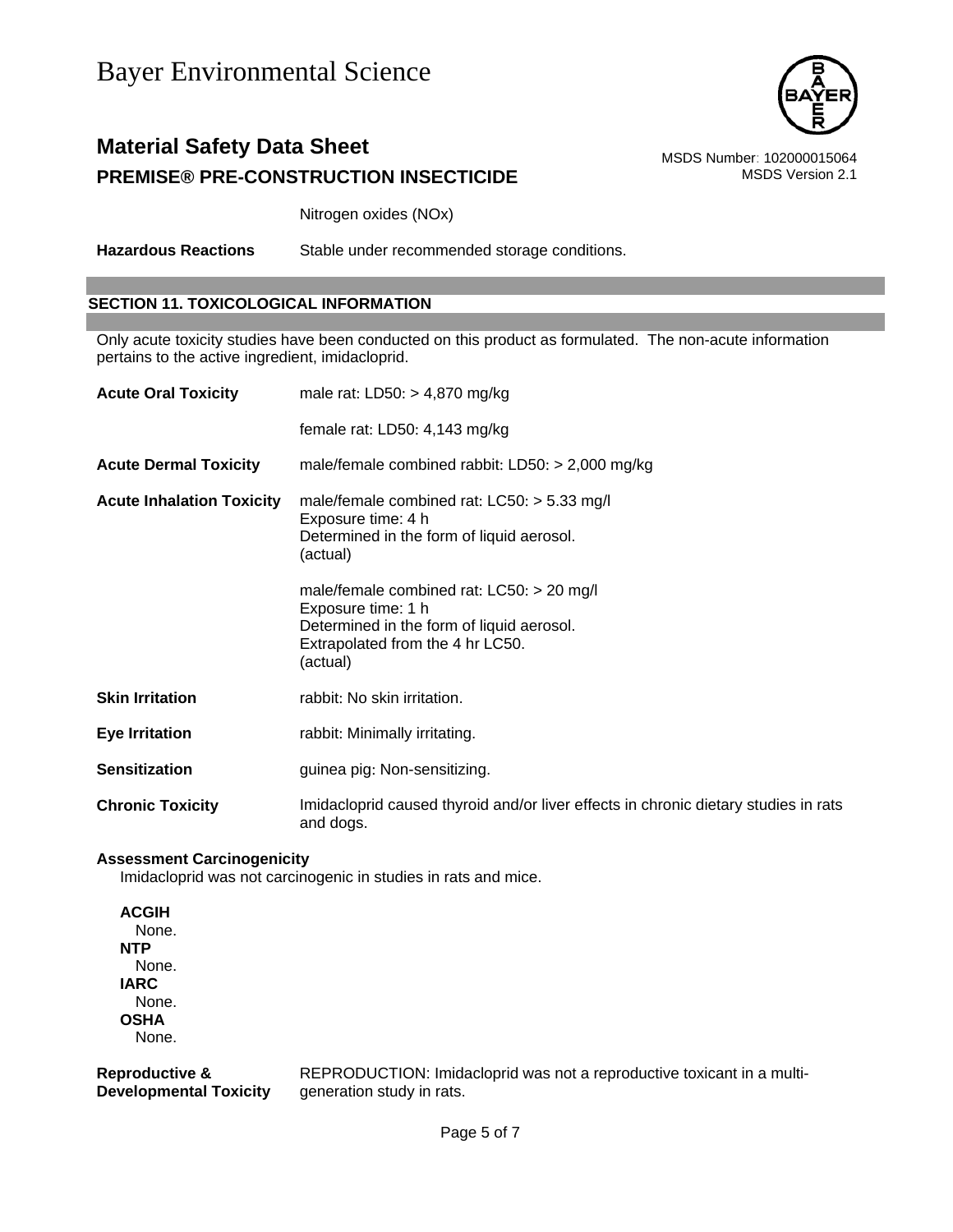

# **Material Safety Data Sheet** Material Safety Data Sheet MSDS Number: 102000015064 **PREMISE® PRE-CONSTRUCTION INSECTICIDE** MSDS Version 2.1

DEVELOPMENTAL TOXICITY: Imidacloprid is not considered a primary developmental toxicant in rats and rabbits. Developmental effects were observed at doses that caused maternal toxicity.

**Neurotoxicity** Imidacloprid showed slight behavioral and activity changes only at the highest dose tested in neurotoxicity studies in rats. There were no correlating morphological changes observed in the neural tissues.

**Mutagenicity** Imidacloprid was not mutagenic or genotoxic based on the overall weight of evidence in a battery of in vitro and in vivo tests.

## **SECTION 12. ECOLOGICAL INFORMATION**

**Environmental Precautions**  Do not apply directly to water, to areas where surface water is present or to intertidal areas below the mean high water mark. Do not contaminate surface or ground water by cleaning equipment or disposal of wastes, including equipment wash water. Apply this product as specified on the label. Do not apply this product or allow it to drift to blooming crops or weeds if bees are visiting the treatment area.

## **SECTION 13. DISPOSAL CONSIDERATIONS**

| <b>General Disposal</b>   | Pesticide, spray mixture or rinse water that cannot be used according to label                                                                                                                                                                                          |
|---------------------------|-------------------------------------------------------------------------------------------------------------------------------------------------------------------------------------------------------------------------------------------------------------------------|
| <b>Guidance</b>           | instructions may be disposed of on site or at an approved waste disposal facility.                                                                                                                                                                                      |
| <b>Container Disposal</b> | Do not re-use empty containers. Triple rinse containers. Then offer for recycling<br>or reconditioning or puncture and dispose of in a sanitary landfill or incineration,<br>or if allowed by State and Local authorities, by burning. If burned, stay out of<br>smoke. |

## **SECTION 14. TRANSPORT INFORMATION**

TRANSPORTATION CLASSIFICATION: Not regulated for shipment by any mode of transportation

FREIGHT CLASSIFICATION: Insecticides or Fungicides, N.O.I.; other than poison

# **SECTION 15. REGULATORY INFORMATION**

**EPA Registration No.** 432-1331